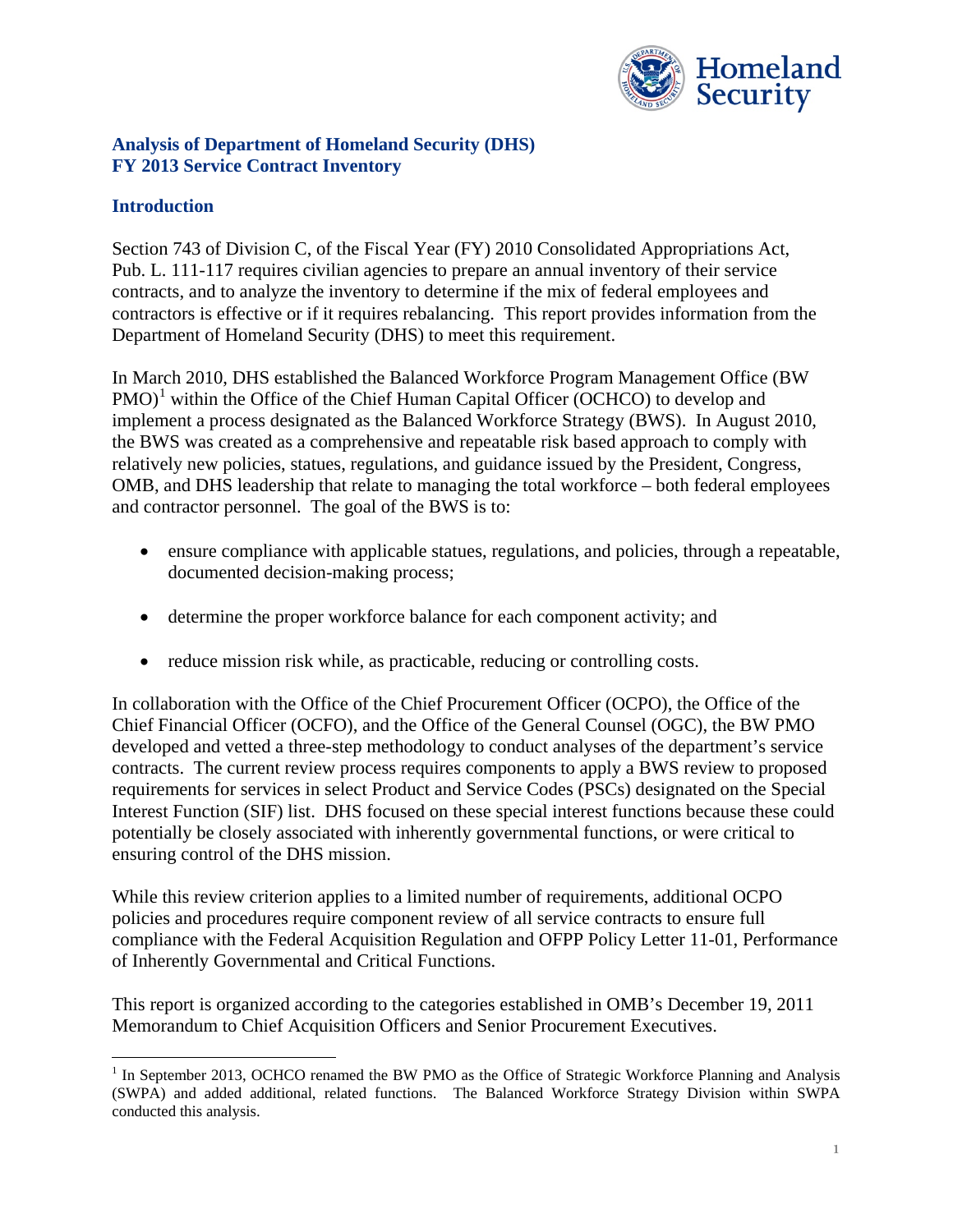### **I. Special Interest Functions Analyzed and Dollars Obligated in FY 2013**

On October 9, 2014, the BWS Division, in coordination with the OCPO, provided components with a list of the base awards meeting BWS criteria for analysis during FY 2013. The list contained all of the service contracts that were awarded by components in FY 2013 and fell under the DHS SIF PSCs list, with an ultimate value equal to or above the simplified acquisition threshold (SAT) of  $$150,000.<sup>2</sup>$  $$150,000.<sup>2</sup>$  $$150,000.<sup>2</sup>$ 

By November 20, 2014, components were required to review the FY 2013 base award list, identify if the contracts included were analyzed under the BWS review process, and produce all of the associated BWS information related to the contract, as applicable. Components were also required to submit any additional BWS analyses completed during FY 2013 that may not have been included in the contract inventory data call. Once components submitted this information to the BWS Division for review, a two week validation phase ensured the accuracy and validity of the data submitted. The review provided in this report is based on information provided by the components. The department's special interest functions are listed in the chart below.<sup>[3](#page-1-1)</sup>

| <b>PSC</b>                                                  | <b>DESCRIPTION OF FUNCTION</b>                        |  |  |
|-------------------------------------------------------------|-------------------------------------------------------|--|--|
| Special Studies/Analysis — Not Research & Development (R&D) |                                                       |  |  |
| <b>B505</b>                                                 | Special Studies/Cost Benefit Analyses                 |  |  |
| Professional/Administrative/Management Support Services     |                                                       |  |  |
| R406                                                        | <b>Policy Review/Development Services</b>             |  |  |
| R408                                                        | Program Management/Support Services                   |  |  |
| R410                                                        | <b>Program Evaluation/Review/Development Services</b> |  |  |
| R413                                                        | <b>Specifications Development Service</b>             |  |  |
| R423                                                        | <b>Intelligence Services</b>                          |  |  |
| R425                                                        | <b>Engineering and Technical Support Services</b>     |  |  |
| R497                                                        | <b>Personal Services Contracts</b>                    |  |  |
| R499                                                        | <b>Other Professional Support Services</b>            |  |  |
| R699                                                        | Other Administrative Support Services                 |  |  |
| R707                                                        | <b>Contract/Procurement/Acquisition Support</b>       |  |  |
| R799                                                        | <b>Other Management Support Services</b>              |  |  |
| <b>Information Technology Support Services</b>              |                                                       |  |  |
| D302                                                        | IT & Telecom Systems Development Services             |  |  |
| D307                                                        | IT & Telecom - IT Strategy and Architecture           |  |  |
| D310                                                        | IT & Telecom – Cyber Security & Data Back-up          |  |  |
| D314                                                        | IT & Telecom – System Acquisition Support             |  |  |
| D399                                                        | IT & Telecom – Other IT & Telecommunications          |  |  |

**Dollars Obligated in FY 2013**. The total value of the contracts in the 17 SIF list PSCs analyzed using the BWS process was approximately \$2,039,668,500<sup>[4](#page-1-2)</sup>.

<span id="page-1-0"></span> $2$  The Simplified Acquisition Threshold applies to the total contract value: base plus option years.

<span id="page-1-1"></span><sup>&</sup>lt;sup>3</sup> The department adopted a subset of codes previously recommended by OMB and added two additional codes for functions identified as critical.

<span id="page-1-2"></span><sup>&</sup>lt;sup>4</sup> Total value denotes base plus option years of the contract.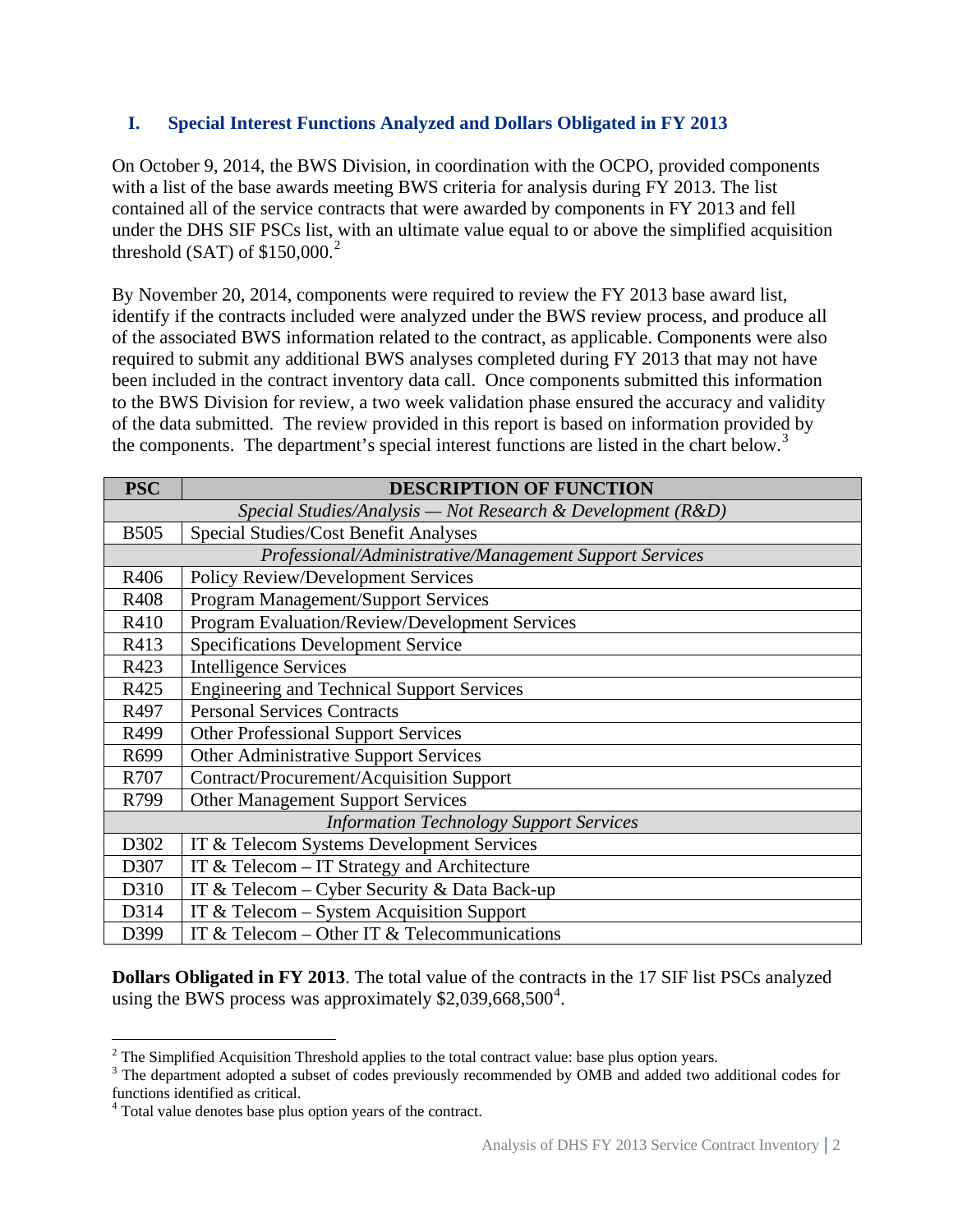## **II. Methodology Used to Support Analysis**

The department based this report on analyses generated through the automated BWS Tool, v.2, an automated decision support survey. The automated BWS Tool analysis enabled components to categorize work as an inherently governmental function (in accordance with OFFP Policy Letter 11-01, FAR 7.5, HSAM 3007.5), personal services (in accordance with FAR 37.1), closely associated with an inherently governmental function (OFFP PL 11-01, OFPP M-09-26 memo, FAR 7.5 & 37.1, Section 736), or a critical function (OFPP PL 11-01). The automated BWS Tool, v.2 analysis further included assessment of possible mission risk, level of contractor oversight and management needed, mitigation strategies, and cost analysis. Based on the analysis, the automated BWS Tool, v.2 provided a recommended sourcing decision—whether the work is appropriate for federal or contract performance, or a combination. For the purposes of this report, the department focused on contracts awarded or exercised in FY 2013.

#### **III. Summary of Findings**

Components analyzed 133 requirements with an ultimate value equal to or above the SAT of \$150,000. The 133 contracts underwent analysis using the automated BWS Tool, v.2. Below are the total numbers of contracts analyzed in each PSC in comparison with the total number of service contracts.

| <b>PSC</b>  | # OF ANALYSES  | # OF CONTRACTS |
|-------------|----------------|----------------|
| <b>B505</b> |                | 5              |
| D302        | 13             | 154            |
| D307        | 6              | 99             |
| D310        | $\overline{2}$ | 17             |
| D314        |                | 6              |
| D399        | $\overline{0}$ | 11             |
| R406        | 0              | 5              |
| R408        | 75             | 439            |
| R410        | 0              | 28             |
| R413        | 0              |                |
| R423        |                | 16             |
| R425        | 10             | 217            |
| R497        | 0              | $\theta$       |
| R499        | 1              | 92             |
| R699        | 15             | 133            |
| R707        | 4              | 32             |
| R799        | 4              | 80             |
| Total       | 133            | 1335           |

There were no analyses completed during the FY 2013 period that produced the sourcing recommendation "Must Be Performed by Federal Employees." Of the 133 analyses completed, 7 recommendations resulted in requirements for mitigation action by components to ensure there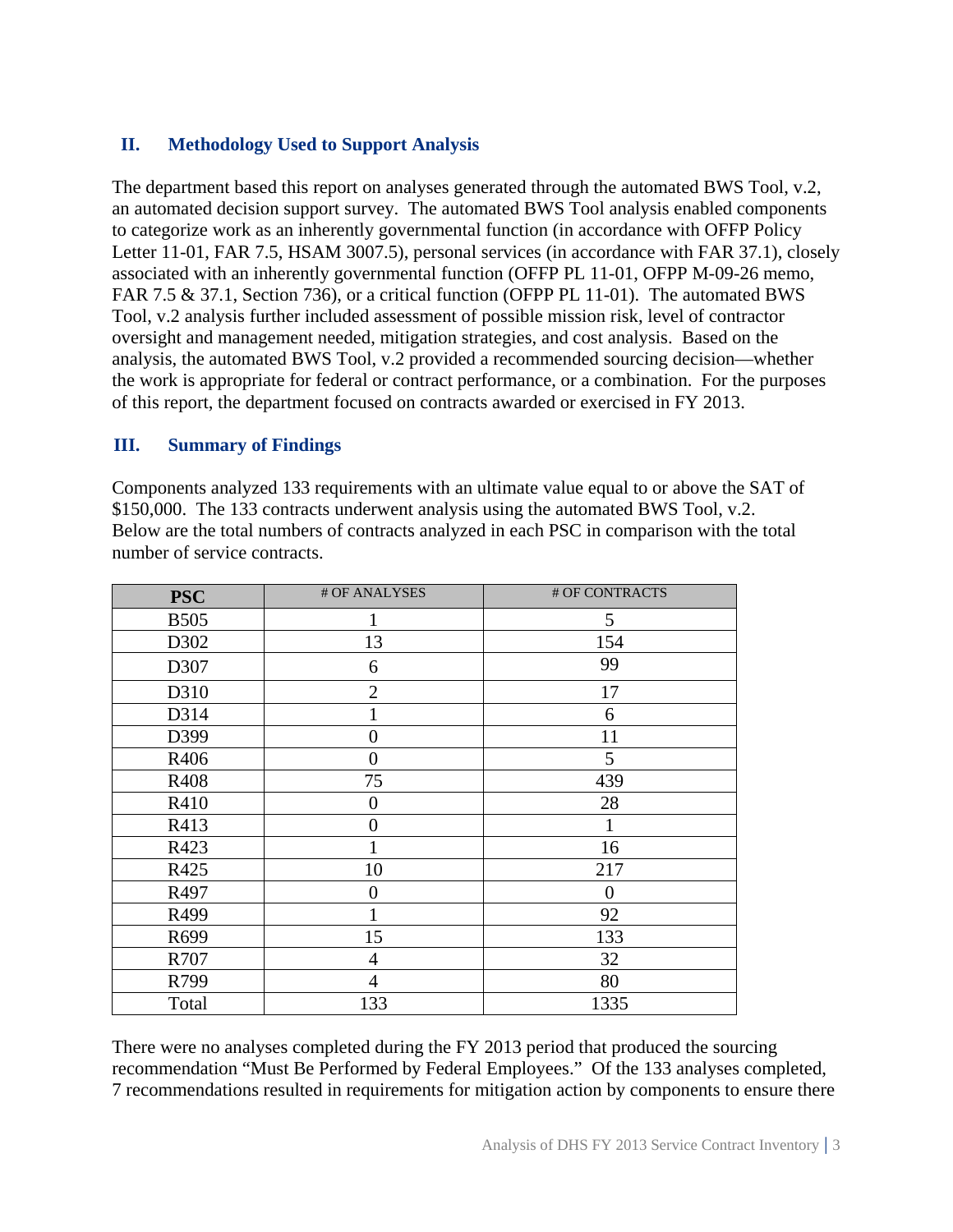is appropriate governmental oversight of contracts identified as being closely associated with inherently governmental functions.

## **Outcomes Achieved in Accordance with Section 7439(e) (2)**

### **1. Any personal services contract listed in the inventory has been executed, and is being performed, according to applicable laws and regulations.**

The BWS analysis of SIF list contracts addresses personal services and indicates that DHS is in full compliance with FAR Part 37.104, only entering into personal services contracts authorized by statute. The automated BWS Tool, v.2 determines if a contract may have inadvertently entered into the realm of personal services with the following question:

If contracted, would this function establish an employer-employee relationship between the Federal Government and a contractor?

- Yes (which leads to a follow-up question: There are some statutory provisions that allow the department to obtain personal services through contract, rather than through the normal process of hiring employees through civil service appointments. Do any of the following exemptions apply to the function you are analyzing?)
- No (which leads to the next question in the BWS Tool)
- I need more information on "personal services contracts" (which leads to a description of Personal Services contracts)

#### **2. As set forth in FAR 37.114, the agency is giving special management attention to functions that are closely associated with inherently governmental functions.**

BWS analysis includes items on the automated BWS Tool, v.2 to assess the extent to which a function might be closely associated with inherently governmental functions. Once identified, the component determines if federal employees should perform the function or whether contractors should perform the function with greater scrutiny or an enhanced degree of oversight to ensure the department maintained control of its mission.

#### **3. The agency is not using contractor employees to perform inherently governmental functions.**

In the department's review of the SIF contracts, none of the applicable contracts were identified as inherently governmental functions.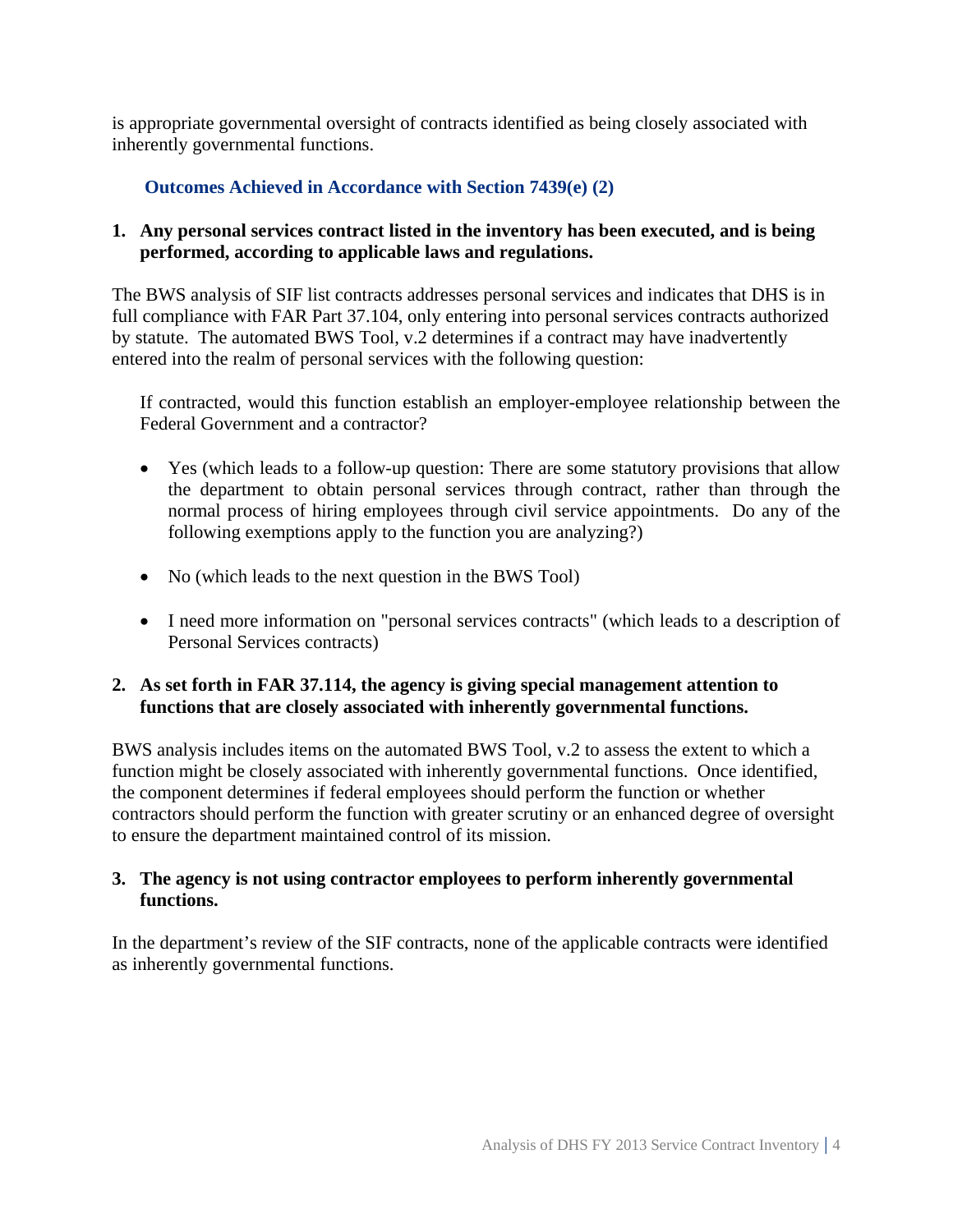#### **4. The agency has specific safeguards and monitoring systems in place to ensure that work being performed by contractors has not changed or expanded during performance to become an inherently governmental function.**

DHS depends on well-trained Contracting Officer Representatives (CORs) to advise Contracting Officers that contractors do not inadvertently assume inherently governmental functions during contract performance. The automated BWS Tool, v.2 includes an evaluation of the risk that the function will evolve into inherently governmental work.

## **5. The agency is not using contractor employees to perform critical functions in such a way that could affect the ability of the agency to maintain control of its mission and operations.**

The automated BWS Tool, v.2 looks at critical functions and whether the department has sufficient internal capability to control its mission. Items on the BWS Tool's Sufficient Internal Capability Test (ICT) that address this issue include:

- Relationship of the work to the department's mission;
- Complexity of the function;
- Extent of sufficient in-house capability to perform the function;
- Impact of contractor ceasing performance; and
- Risk of function evolving into inherently governmental (i.e., restricted) work.

By responding to these items, components can determine that contractor employees are used appropriately, enabling DHS to effectively control its mission.

#### **6. There are sufficient internal agency resources to manage and oversee contracts effectively.**

The automated BWS Tool, v.2 directly requests information from components about the number of federal workers providing oversight and management of service contracts in relation to the number of contractors. In addition, components provide information about the sufficiency of contract management through the availability of appropriately trained and experience contract administration staff. DHS uses technical subject matter experts (SMEs), in addition to CORs and Contracting Officers, to administer its complex contracts.

# **IV. Explanation of actions taken or planned to resolve weaknesses**

As outlined in the previous year's report, the department developed and fully deployed the enhanced Balanced Workforce Assessment Tool (BWAT) by January 2014. On January 7, 2014, the Undersecretary for Management (USM) issued the *BWAT Implementation and Use memorandum* announcing the implementation and mandatory use of the BWAT for all proposed requirements for services greater than or equal to \$150,000 for the total value of the services by February 1, 2014. Next year's analysis of the FY 2014 Service Contract Inventory will reflect use of the enhanced BWAT with all applicable contracts analyzed rather than a limited subset.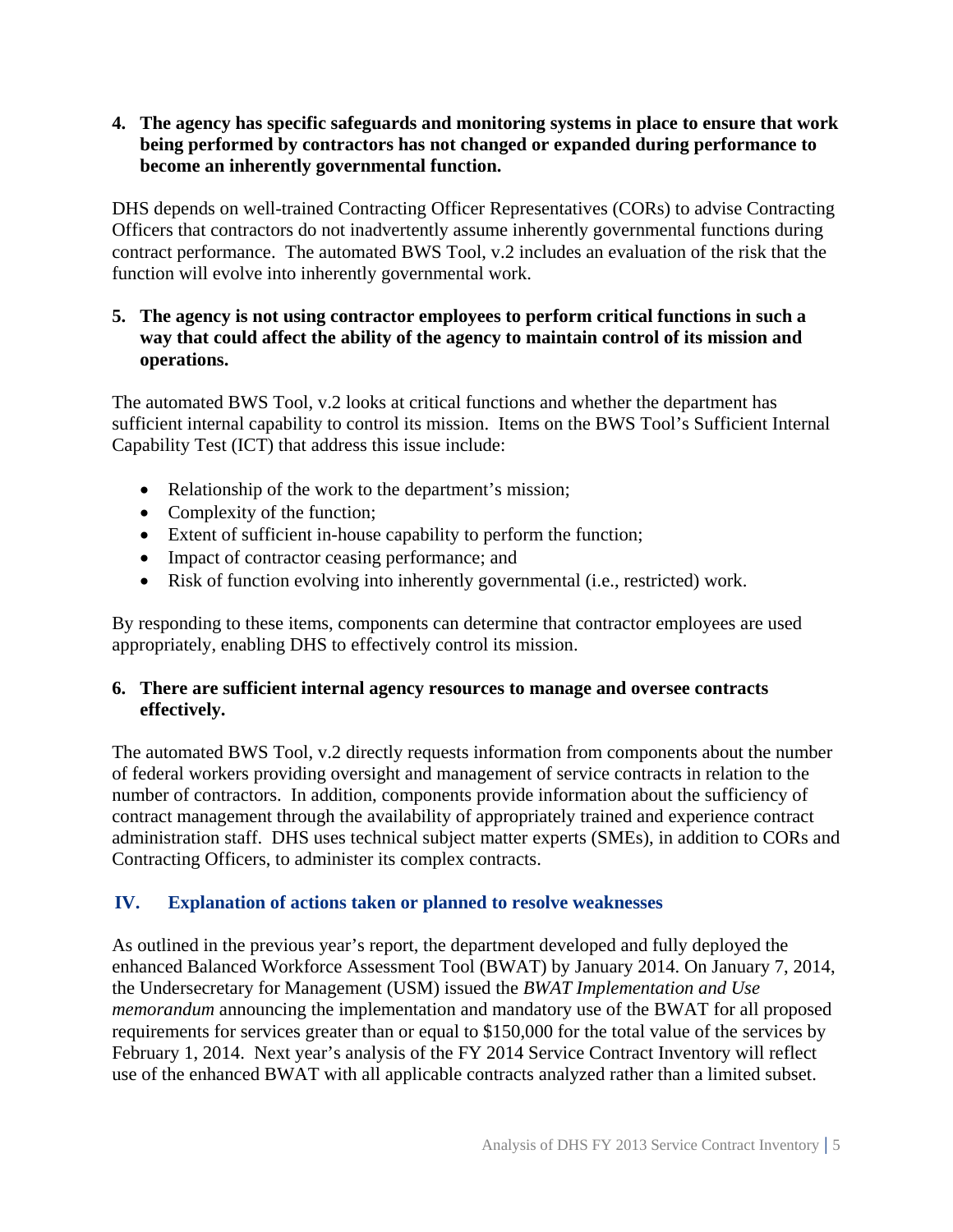The BWAT builds upon existing DHS Enterprise Architecture—the SharePoint web application—to generate a more consistent and efficient analysis of proposed requirements for services and improves the overall efficiency of the analysis process while resolving a number of limitations in the automated BWS Tool, v.2:

- The BWAT centralizes and standardizes the review process for all proposed requirements for services equal to, or above the SAT across DHS. The system consolidates the manual Acquisition Alert 11-30 Written Determination Template process with the BWS process into one unified electronic system.
- The streamlined ICT and sourcing recommendations in the BWAT allow components the ability to prioritize contracts that may require increased management attention and oversight to ensure that work does not evolve into contractors performing inherently governmental functions and (in the case of critical functions) ensure that the agency does not lose control of its mission and operations.
- The BWAT facilitates an integrated approach to management of the multi-sector workforce. Enhanced functionality allows components to implement the BWAT in a manner that increases accountability between component lines of business: human capital, acquisition, finance, legal, and procurement. This includes the ability to electronically route and review analyses and the ability to upload and edit documents such as SOWs, IGCEs, and the DHS Cost Module.
- The BWAT addresses major functionality limitations in the automated BWS Tool. It allows for multi-functional analysis, improved user navigation, analysis status tracking (once electronically routed), and is Section 508 compliant.

Since deploying the BWAT, the BWS Division is monitoring component activity and compliance with the mandatory use requirement. As components continue to integrate the BWAT and BWS processes into their business processes, the BWS Division conducts audits to evaluate component BWS program implementation, use, and compliance with associated guidance. As of November 2014, the BWS Division concluded audits of two components: U.S. Immigration and Customs Enforcement and the National Protection and Programs Directorate. The BWS Division plans to complete 4-5 audits of component use of the BWS/BWAT each fiscal year.

In FY 2015, DHS will:

- Complete BWS audits of U.S. Citizenship and Immigration Services (USCIS), Federal Emergency Management Agency (FEMA), Federal Law Enforcement Training Center (FLETC) and the Office of the Chief Information Officer (OCIO).
- Finalize and disseminate BWS Guidance, Version 3.0 consolidating and unifying BWS policy and the acquisition policy regarding the DHS Acquisition Alert 11-30 - Written Determination Template in the Homeland Security Acquisition Manual.
- Complete the FY 2014 Service Contract Inventory utilizing data from the enhanced BWAT. The FY 2014 Planned Analysis document outlines the details of this report.